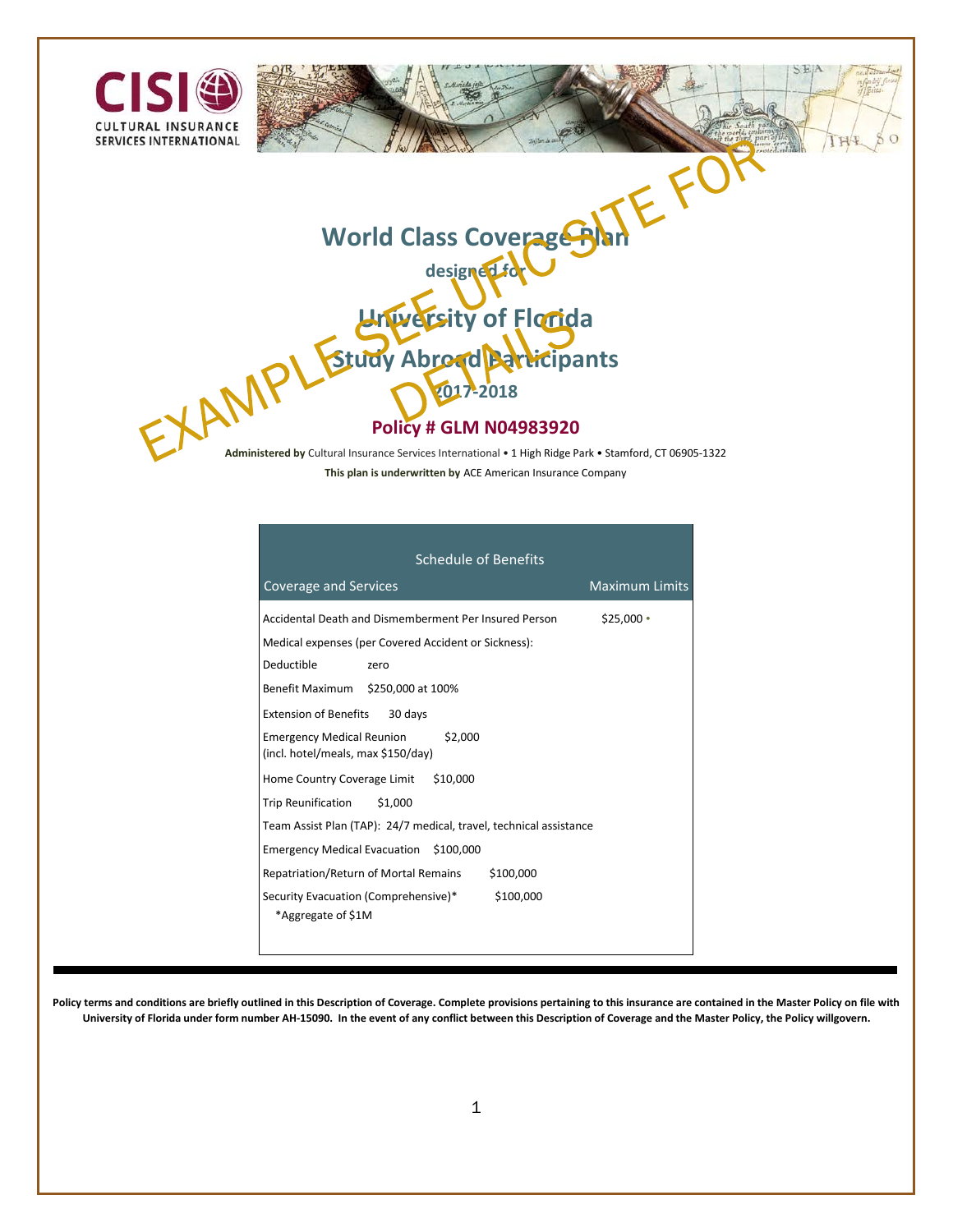#### **Benefit Provisions**

Benefits are payable under the Policy for Covered Expenses incurred by an Insured Person for the items stated in the *Schedule of Benefits*. All students and accompanying faculty and staff who are enrolled as University of Florida study abroad participants, and who are temporarily pursuing educational activities outside of the United States and their Home Country are eligible for coverage. Benefits shall be payable to either the Insured Person or the Service Provider for Covered Expenses incurred Worldwide, except in the United States or their Home Country. The first such expense must be incurred by an Insured Person within 30 days after the date of the Covered Accident or commencement of the Sickness; and University of Florida Brochure 2017-18

All expenses must be incurred by the Insured Person within 364 days from the ate of the Covered Accident or commencement of the Sickness; and The Insured erson must remain continuously insured under the Policy or the duration of the reatment. The charges enumerated herein shall in no even include any amount f such charges which are in excess of Reasonable and Customary charges. If the c<mark>harge incurred is in excess of such average charge such excess amount sh</mark>all not te recognized as a Covered Expense. All charges shall be deemed to be incurred on the date such services or supplies, which give rise to the expense or charge, are rendered or obtained

#### **Accidental Death and Dismemberment Benefit**

**Accidental Death Benefit**. If Injury to the Insured Person results in death within 365 days of the date of the Covered Accident that caused the Injury, We will pay 100% of the Benefit Amount.

**Accidental Dismemberment Benefit.** If Injury to the Insured Person results, within 365 days of the date of the Covered Accident that caused the Injury, in any one of the Losses specified below, We will pay the percentage of the Benefit Amount shown below for that Loss:

| For Loss of:                        | <b>Percentage of Benefit Amount:</b> |
|-------------------------------------|--------------------------------------|
| Both Hands or Both Feet             | 100%                                 |
| Sight of Both Eyes                  | 100%                                 |
| One Hand and One Foot               |                                      |
|                                     | 100%                                 |
| One Hand and the Sight of One Eye   | 100%                                 |
| One Foot and the Sight of One Eye   | 100%                                 |
| Speech and Hearing in Both Ears     | 100%                                 |
| One Hand or One Foot                |                                      |
|                                     | 50%                                  |
| The Sight of One Eye                |                                      |
| Speech or Hearing in Both Ears      | 50%                                  |
|                                     | 50%                                  |
| Hearing in One Ear                  |                                      |
|                                     | 25%                                  |
| Thumb and Index Finger of Same Hand |                                      |
|                                     | 25%                                  |

"Loss of a Hand or Foot" means complete severance through or above the wrist or ankle joint. "Loss of Sight of an Eye" means total and irrecoverable loss of the entire sight in that eye. "Loss of Hearing in an Ear" means total and irrecoverable loss of the entire ability to hear in that ear. "Loss of Speech" means total and irrecoverable loss of the entire ability to speak. "Loss of Thumb and Index Finger" means complete severance through or above the metacarpophalangeal joint of both digits. If more than one Loss is sustained by an Insured Person as a result of the same Covered Accident, only one amount, the largest, will be paid. Maximum aggregate benefit per occurrence is \$1,000,000.

#### **Accident and Sickness Medical Expenses**

We will pay Covered Expenses due to Accident or Sickness only, as per the limits stated in the *Schedule of Benefits*. Coverage is limited to Covered Expenses incurred subject to Exclusions. All bodily Injuries sustained in any one Covere Accident shall be considered one Disablement, all bodily disorders existing simultaneously which are due to the same or related causes shall be considered one Disablement. If a Disablement is due to causes which are the same or related to the cause of a prior Disablement (including complications arising there from the Disablement shall be considered a continuation of the prior Disablement and not a separate Disablement.

Treatment of an Injury or Sickness must occur within 30 days of the Accident or onset of the Sickness.

When a Covered Injury or Sickness is incurred by the Insured Person We will pa Reasonable and Customary medical expenses as stated in the *Schedule c Benefit<sup>n</sup>*. In no event shall Our maximum liability exceed the maximum stated in the *Schedule* of Benefits as to Covered Expenses during any one period of in dividual coverage.

#### **Covered Accident and Sickness Medical Expenses**

**Only such expenses, incurred as the result of a covered Accident or Sickness, which**  are specifically enumerated in the following list of charges, and which are no **excluded in the Exclusions section, shall be considered as Covered Expenses:** 

- Charges made by a Hospital for room and board, floor nursing and other services inclusive of charges for professional service and with the exception of personal services of a non-medical nature; provided, however, that expenses do not exceed the Hospital's average charge for semiprivate room and board accommodation.
- Charges made for Intensive Care or Coronary Care charges and nursing services.
- Charges made for diagnosis, treatment and surgery by a Doctor.
- Charges made for an operating room.
- Charges made for outpatient treatment, same as any other treatment covered on an inpatient basis. This includes ambulatory surgical centers, Doctors' outpatient visits/examinations, clinic care, and surgical opinion consultations.
- Charges made for the cost and administration of anesthetics.
- Charges for medication, x-ray services, laboratory tests and services, the use of radium and radioactive isotopes, oxygen, blood, transfusions, iron lungs, and medical treatment.
- Dressings, drugs, and medicines that can only be obtained upon a written prescription of a Doctor or surgeon.
- Charges made for artificial limbs, eyes, larynx, and orthotic appliances, but not for replacement of such items.
- Local transportation to or from the nearest Hospital or to and from the nearest Hospital with facilities for required treatment. Such transportation shall be by licensed ground ambulance only.
- Charges for physiotherapy, if recommended by a Doctor for the treatment of a specific Disablement and administered by a licensed physiotherapist.
- Nervous or Mental Disorders are payable a) up to \$1,000 for outpatient treatment; or b) up to \$5,000 on an inpatient basis. We shall not be liable for more than one such inpatient or outpatient occurrence under the Policy with respect to any one Insured Person.
- Chiropractic Care and Therapeutic Services shall be limited to a total of \$50 per visit, excluding x-ray and evaluation charges, with a maximum of 10 visits per Injury or Sickness. The overall maximum coverage per Injury or Sickness is \$500 which includes x-ray and evaluation charges.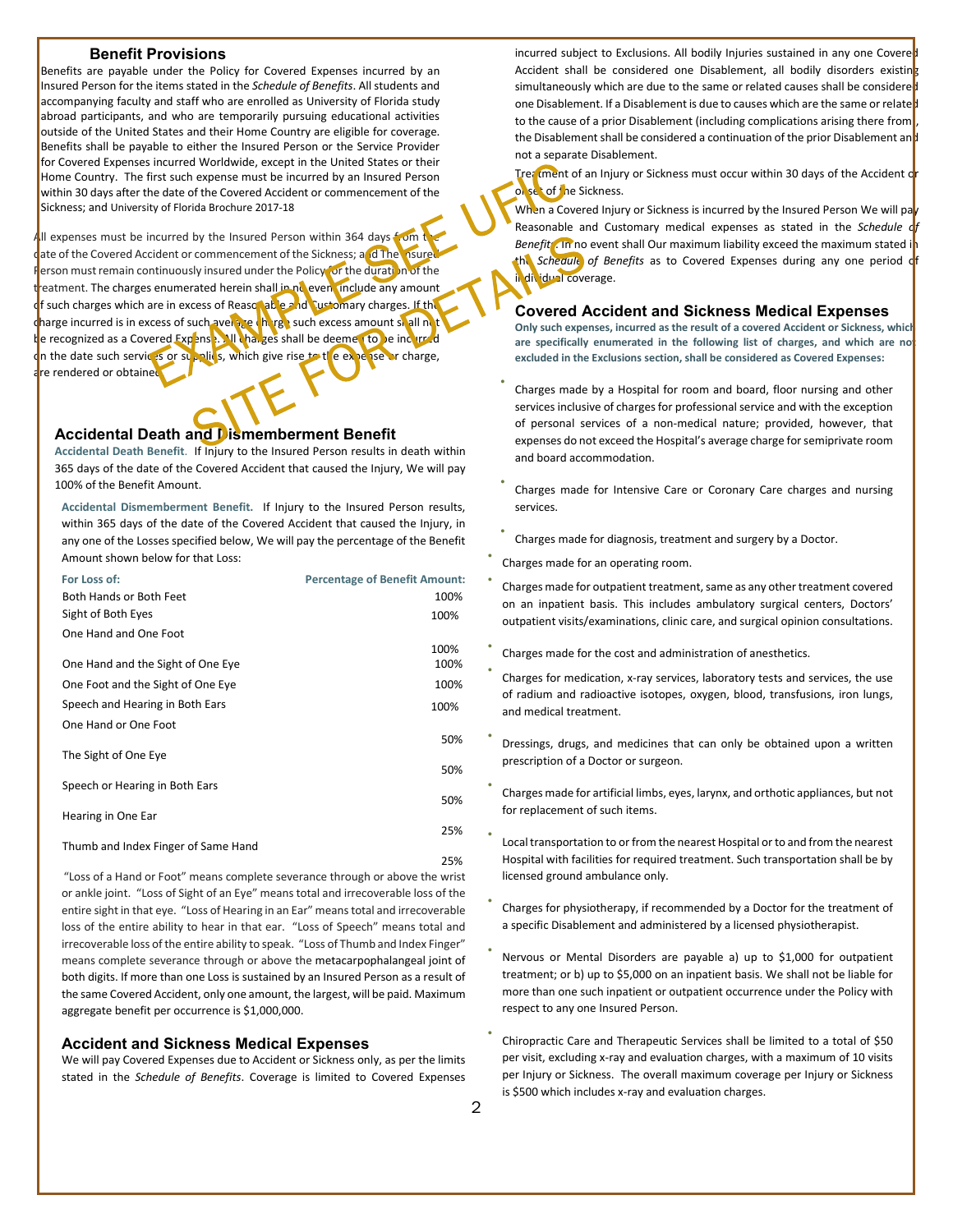• Accidental dental charges for emergency dental repair or replacement to natural teeth damaged as a result of a covered Injury including expenses incurred for services or medications prescribed, performed or ordered by dentist.

With respect to Palliative Dental, an eligible Dental condition shall mean emergency pain relief treatment to natural teeth up to \$500 (\$250 maximum per tooth).

• Pregnancy, childbirth or miscarriage if conception occurs while the policy is in force.

• Charges due to a Pre-Existing Condition are limited to \$100,000.

### **Extension of Benefits**

Medical benefits are automatically extended 30 days after expiration of Insurance for conditions first diagnosed or treated during or related to your overseas study program with the University of Florida. Benefits will cease at 12:00 a.m. on the 31st day following Termination of Insurance.

#### **Emergency Medical Reunion Benefit**

When an Insured Person is hospitalized for nore than **6** consecutive days, We will reimburse for round trip economy-clase transportation for one individual selected by the Insured Person, from the Insured Person's current Home Country to the location where the Insured Person is hospitalized. The benefits reimbursable will include:

The cost of a round trip economy airfare and their hotel and meals up to the maximum stated in the *Schedule of Benefits*, Emergency Medical Reunion.

#### **Home Country Benefit**

We will pay the benefit shown in the *Schedule of Benefits* when during a scheduled trip outside of the Home Country, the Insured Person returns to his or her Home Country or Permanent Residence for incidental visits provided the primary reason for the Insured Person's return to the Home Country or Permanent Residence is not to obtain medical treatment for an Injury or Sickness that occurred while traveling.

Benefits are payable under the Policy only to the extent that Covered Expenses are not payable under any other domestic health care plan.

Home Country Benefit payments are subject to any applicable Benefit Maximum shown in the *Schedule of Benefits*. This coverage will end on the earlier of the date the Insured Person's would otherwise end or the end of the Policy Term.

### **Trip Reunification Benefit**

We will reimburse the cost of the Insured Person's economy one way air and/or ground transportation ticket for him or her to return to the area of his or her principal residence, up to the Benefit Maximum shown in the *Schedule of Benefits*, if his or her Trip is interrupted as the result of the death of a Family Member.

The total benefits payable under the Trip Reunification Benefit will not exceed the maximum stated in the *Schedule of Benefits.* 

#### **Exclusions and Limitations**

**For benefits listed under Accidental Death and Dismemberment, this insurance does not cover:** 

Disease of any kind.

- Bacterial infections except pyogenic infections which occur from an accidenta cut or wound.
- Neuroses, psychoneuroses, psychopathies, psychoses or mental or emotional diseases or disorders of any type.
- Intentionally self-inflicted Injury; suicide or attempted suicide (Applicable  $t$ ) Accidental Death and Dismemberment benefits only).
- War or any act of war, whether declared or not.
- Injury sustained while riding as a pilot, student pilot, operator, or crew member, in or on, boarding or alighting from, any type of aircraft.
- Injury occasioned or occurring while committing or attempting to commit a felony, or to which the contributing cause was the Insured Person being engaged in an illegal occupation.

**Iddition, this Insurance does not cover Medical Expense Benefits for:** 

• Charges for treatment which is not Medically Necessary.

- Charges for treatment which exceed Reasonable and Customary charges.
- Charges incurred for surgery or treatments which are experimental/investigational, or for research purposes.
- Services, supplies or treatment, including any period of Hospital confinement, which were not recommended, approved and certified as Medically Necessary and reasonable by a Doctor.
- War or any act of war, whether declared or not.
- Injury sustained while participating in professional athletics.
- Routine physicals, immunizations, or other examinations where there are no objective indications or impairment in normal health, and laboratory, diagnostic or x-ray examinations, except in the course of an Injury or Sickness established by a prior call or attendance of a Doctor.
- Treatment of the temporomandibular joint.
- Vocational, speech, recreational or music therapy.
- Services or supplies performed or provided by a Relative of the Insured Person, or anyone who lives with the Insured Person.
- The refusal of a Doctor or Hospital to make all medical reports and records available to Us which will cause an otherwise valid claim to be denied.
- Cosmetic or plastic surgery, except as the result of a covered Injury; for the purposes of this Policy, treatment of a deviated nasal septum shall be considered a cosmetic condition.
- Elective Surgery or Elective Treatment which can be postponed until the Insured Person returns to his/her Home Country or Permanent Residence, where the objective of the trip is to seek medical advice, treatment or surgery.
- Treatment and the provision of false teeth or dentures, normal hearing tests and the provision of hearing aids.
- Eye refractions or eye examinations for the purpose of prescribing corrective lenses for eye glasses or for the fitting thereof, unless caused by an Injury incurred while insured hereunder.
- Treatment while confined primarily to receive custodial care, educational or rehabilitative care, or nursing services.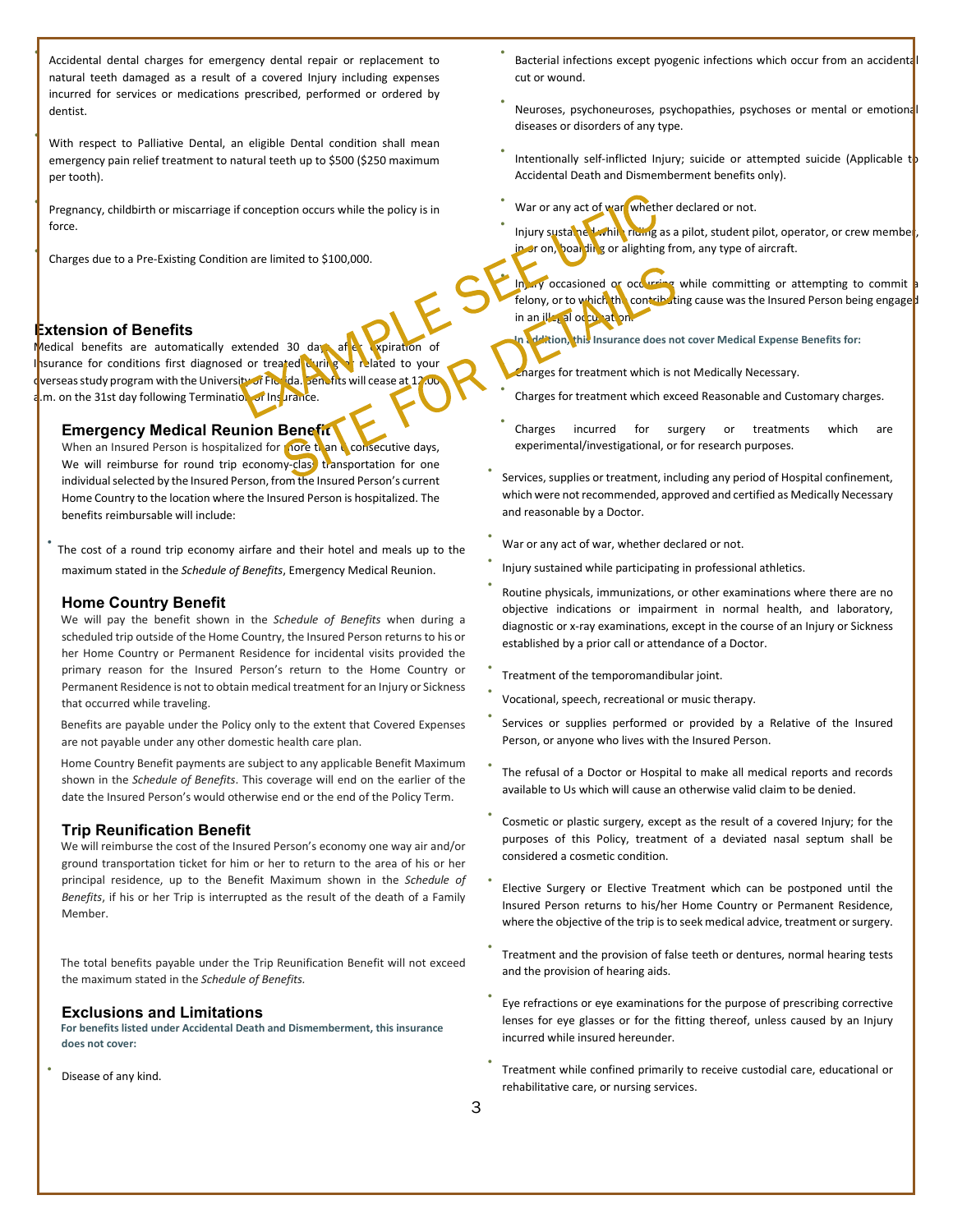• Congenital abnormalities and conditions arising out of or resulting therefrom.

The cost of the Insured Person's unused airline ticket(s) for transportation back to the Insured Person's Home Country or Permanent Residence, where an Emergency Medical Evacuation or Repatriation of Remains benefit is provided.

Expenses as a result of or in connection with the commission of a felon offense.

Injury sustained while taking part in mountaineering where ropes or guides are normally used; hang gliding; parachuting; bungee jumping; ra ing horse, motor vehicle or motorcycle; para sinng. (except as provided by the Policy)

Treatment paid for or furnished under any mandatory government program or facility set up for treatment without cost to any individual.

• Injury or Sickness covered by Workers' Compensation, Employers' Liability laws, or similar occupational benefits.

- Injuries for which benefits are payable under any no-fault automobile insurance policy.
- Routine dental treatment.
- Drugs, treatments or procedures that either promote or prevent conception, or prevent childbirth, including but not limited to: artificial insemination, treatment for infertility or impotency, sterilization or reversal thereof, or abortion.
- Treatment for human organ tissue transplants and related treatment.
- Weak, strained or flat feet, corns, calluses, or toenails.
- Diagnosis and treatment of acne.
- Injury sustained while the Insured Person is riding as a pilot, student pilot, operator or crew member, in or on, boarding or alighting from, any type of aircraft.
- Dental care, except as the result of Injury to natural teeth caused by a Covered Accident, unless otherwise covered under this Policy.

This insurance does not apply to the extent that trade or economic sanctions or other laws or regulations prohibit Us from providing insurance, including, but not limited to, the payment of claims.

#### **Subrogation**

To the extent the Company pays for a loss suffered by an Insured Person, the Company will take over the rights and remedies the Insured Person had relating to the loss. This is known as subrogation. The Insured Person must help the Company to preserve its rights against those responsible for the loss. This may involve signing any papers and taking any other steps the Company may reasonably require. If the Company takes over an Insured Person's rights, the Insured Person must sign an appropriate subrogation form supplied by the Company.

#### **Definitions**

**Coinsurance** means the percentage amount of eligible Covered Expenses, after the Deductible, which are the responsibilities of the Insured Person and must be paid by the Insured Person. The Coinsurance amount is stated in the *Schedule of Benefits*, under each stated benefit.

**Company** shall be ACE American Insurance Company.

**Covered Accident means an event, independent of Sickness or selfinflicted** means, which s the linect cause of bodily Injury to an Insured Person.

**Covered Expenses** means expenses which are for Medically Necessary services supplies, care, or treatment due to Sickness or Injury, prescribed, performed d or lead by a Doctor, and Reasonable and Customary charges incurred while insured under this Policy, and that do not exceed the maximum limits shown in the *Schedule* of Benefits, under each stated benefit.

De juctible means the amount of eligible Covered Expenses which are the responsibility of each Insured Person and must be paid by each Insured Person before benefits under the Policy are payable by Us. The Deductible amount is stated in the *Schedule of Benefits*, under each stated benefit.

**Doctor** as used in this Policy means a doctor of medicine or a doctor of osteopathy licensed to render medical services or perform surgery accordance with the laws of the jurisdiction where such professional services are performed.

Effective Date means the date the Insured Person's coverage under the Polic<sub>y</sub> begins. An Eligible Person will be insured on the latest of: 1) the Policy Effective Date; 2) the date he or she is eligible; or 3) the date requested by the Participating Organization provided the required premium is paid.

**Elective Surgery or Elective Treatment** means surgery or medical treatment which is not necessitated by a pathological or traumatic change in the function or structure in any part of the body first occurring after the Insured Person's effective date of coverage. Elective Surgery includes, but is not limited to, circumcision, tubal ligation, vasectomy, breast reduction, sexual reassignment surgery, and submucous resection and/or other surgical correction for deviated nasal septum, other than for necessary treatment of covered purulent sinusitis. Elective Surgery does not apply to cosmetic surgery required to correct Injuries suffered in a Covered Accident. Elective Treatment includes, but is not limited to, treatment for acne, nonmalignant warts and moles, weight reduction, infertility, and learning disabilities.

**Eligible Benefits** means benefits payable by Us to reimburse expenses that are for Medically Necessary services, supplies, care, or treatment due to Sickness or Injury, prescribed, performed or ordered by a Doctor, and Reasonable and Customary charges incurred while insured under this Policy; and which do not exceed the maximum limits shown in the *Schedule of Benefits* under each stated benefit.

**Emergency** means a medical condition manifesting itself by acute signs or symptoms which could reasonably result in placing the Insured Person's life or limb in danger if medical attention is not provided within 24 hours.

**Family Member** means an Insured Person's spouse, domestic partner, child, brother, sister, parent, grandparent, or immediate in-law.

**Home Country** means the country where an Insured Person has his or her true, fixed and permanent home and principal establishment or the United States.

**Hospital** as used in this Policy means, except as may otherwise be provided, a Hospital (other than an institution for the aged, chronically ill or convalescent, resting or nursing homes) operated pursuant to law for the care and treatment of sick or Injured persons with organized facilities for diagnosis and surgery and having 24-hour nursing service and medical supervision.

**Injury** wherever used in this Policy means bodily Injury caused solely and directly by violent, accidental, external, and visible means occurring while this Policy is in force and resulting directly and independently of all other causes in a loss covered by this Policy.

**Insured Person(s)** means a person eligible for coverage under the Policy as defined in "Eligible Persons" who has applied for coverage and is named on the application if any and for whom We have accepted premium.

**Medically Necessary** or **Medical Necessity** means services and supplies received while insured that are determined by Us to be: 1) appropriate and necessary for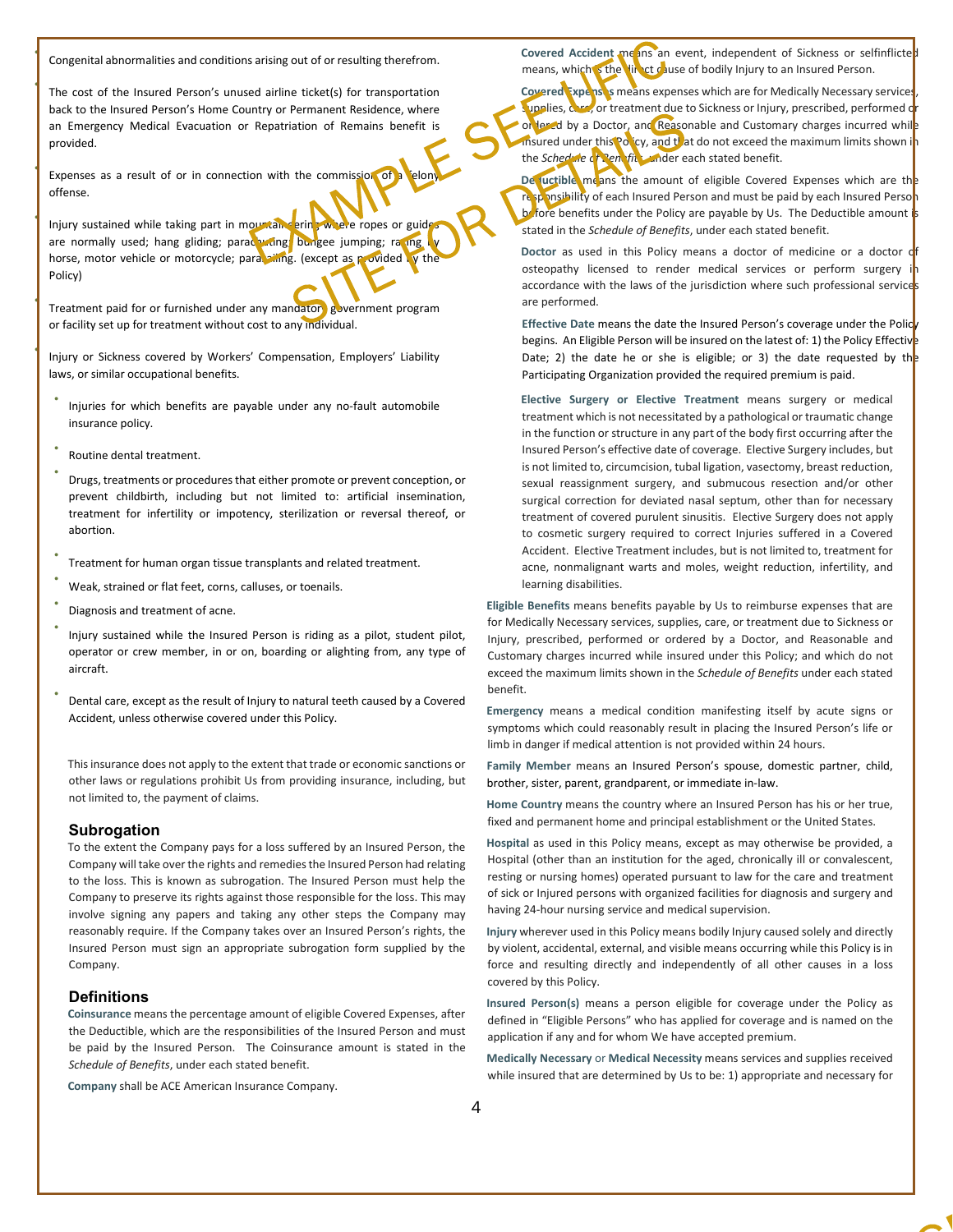he symptoms, diagnosis, or direct care and treatment of the Insured Person's medical conditions; 2) within the standards the organized medical community deems good medical practice for the Insured Person's condition; 3) not primarily for the convenience of the Insured Person, the Insured Person's Doctor or another service provider or person; 4) not experimental/investigational or nproven, as recognized by the organized medical community, or which are used or any type of research program or protocol; and 5) not excessive in scope, uration, or intensity to provide safe, adequate, and appropriate treatment.

**Mental and Nervous Disorder** means a Sickness that is a mental, emotional or behavioral disorder.

**Permanent Residence** means the country where an Insured Person has his or her true, fixed and permanent home and principal establishment, and to which he or he has the intention of returning.

**Pre-Existing Condition** means an illness, disease, or other condition of the Insured Person within 180 days prior to the Insured Person's coverage became effective under the Policy: 1) first manifested itself, worsened, became acute, or exhibited symptoms that would have caused a person to seek diagnosis, care, or treatment; or 2) required taking prescribed drugs or medicines, unless the condition for which the prescribed drug or medicine is taken remains controlled without any change in the required prescription; or 3) was treated by a Doctor or treatment had been recommended by a Doctor.

**Reasonable and Customary** means the maximum amount that We determine is Reasonable and Customary for Covered Expenses the Insured Person receives, up to but not to exceed charges actually billed. Our determination considers: 1) amounts charged by other service providers for the same or similar service in the locality where received, considering the nature and severity of the bodily Injury or Sickness in connection with which such services and supplies are received; 2) any usual medical circumstances requiring additional time, skill or experience; and 3) other factors We determine are relevant, including but not limited to, a resource based relative value scale.

**Relative** means spouse, Domestic Partner, parent, sibling, child, grandparent, grandchild, step-parent, step-child, step-sibling, in-laws (parent, son, daughter, brother and sister), aunt, uncle, niece, nephew, legal guardian, ward, or cousin of the Insured Person.

**Sickness** wherever used in this Policy means illness or disease of any kind contracted and commencing after the Effective Date of this Policy and covered by this Policy.

**Termination of Insurance** means the Insured Person's coverage will end on the earliest of the following date: 1) the Policy terminates; 2) the Insured Person is no longer eligible; 3) of the last day of the Term of Coverage, requested by the Participating Organization, applicable to the Insured Person; or 4) the period ends for which premium is paid.

Termination of the Policy will not affect Trip coverage, if premium for the Trip is paid prior to the actual start of the Trip.

**We, Our, Us** means the insurance company underwriting this insurance.

#### *IMPORTANT NOTICE*

This policy provides travel insurance benefits for individuals traveling outside of their home country. This policy does not constitute comprehensive health insurance coverage (often referred to as "major medical coverage") and does not satisfy a person's individual obligation to secure the requirement of minimum essential coverage under the Affordable Care Act (ACA).

| -or | nore   | information |  | about |                    |  |
|-----|--------|-------------|--|-------|--------------------|--|
|     | please | refer       |  |       | www.HealthCare.gov |  |

This information provides a brief description of the important features of the insurance plan. It is not a contract of insurance. The terms and

conditions of coverage are set forth in the policy issued in the state in which the policy was delivered under form number AH 15090. Complete details may be found in the policy on file at your school's office. The policy is subject to the laws of the state in which it was issued. Please keep this information as a reference.

#### **Team Assist Plan (TAP)**

The Team Assist Plan is designed by CISI in conjunction with the Assistance Company to provide travelers with a worldwide, 24-hour emergency telephone assistance service Multilingual help and advice may be furnished for the Insured Person in the event o any emergency during the term of coverage. The Team Assist Plan complements the insurance benefits provided by the Accident and Sickness policy.

If you require Team Assist assistance, your ID number is your policy number. In the U.S. call (855)327-1411, worldwide call (01-312) 935-1703 (collect calls accepted) or e-ma medassist-usa@axa-assistance.us.

# Emergency Medical Transportation Services

The Team Assist Plan provides services and pays expenses up to the amount shown in

the *Schedule of Benefits* for: • Emergency Medical Evacuation

• Repatriation/Return of Mortal Remains

All services must be arranged through the Assistance Provider.

# Emergency Medical Evacuation Benefit

The Company shall pay benefits for Covered Expenses incurred up to the maximum stated in the *Schedule of Benefits*, if any Injury or Covered Sickness commencing during the Period of Coverage results in the Medically Necessary Emergency Medical Evacuation of the Insured Person. The decision for an Emergency Medical Evacuation must be ordered by the Assistance Company in consultation with the Insured Person's local attending Doctor.

**Emergency Medical Evacuation** means: a) the Insured Person's medical condition warrants immediate transportation from the place where the Insured Person is located (due to inadequate medical facilities) to the nearest adequate medical facility where medical treatment can be obtained; or b) after being treated at a local medical facility, the Insured Person's medical condition warrants transportation with a qualified medical attendant to his/her Home Country or Permanent Residence to obtain further medical treatment or to recover; or c) both a) and b) above.

Covered Expenses are expenses, up to the maximum stated in the *Schedule of Benefits*, Emergency Medical Evacuation, for transportation, medical services and medical supplies necessarily incurred in connection with Emergency Medical Evacuation of the Insured Person. All transportation arrangements must be by the most direct and economical route.

# Repatriation/Return of Mortal Remains or Cremation Benefit

The Company will pay the reasonable Covered Expenses incurred up to the maximum as stated in the *Schedule of Benefits*, Repatriation/Return of Mortal Remains, to return the Insured Person's remains to his/her then current Home Country or Permanent Residence, if he or she dies. Covered Expenses include, but are not limited to, expenses for embalming, cremation, a minimally necessary container appropriate for transportation, shipping costs and the necessary government authorizations. All Covered Expenses in connection with a Return of Mortal Remains must be preapproved and arranged by an Assistance Company representative appointed by the Company.

#### **The TAP offers these services:**

(These services are not insured benefits)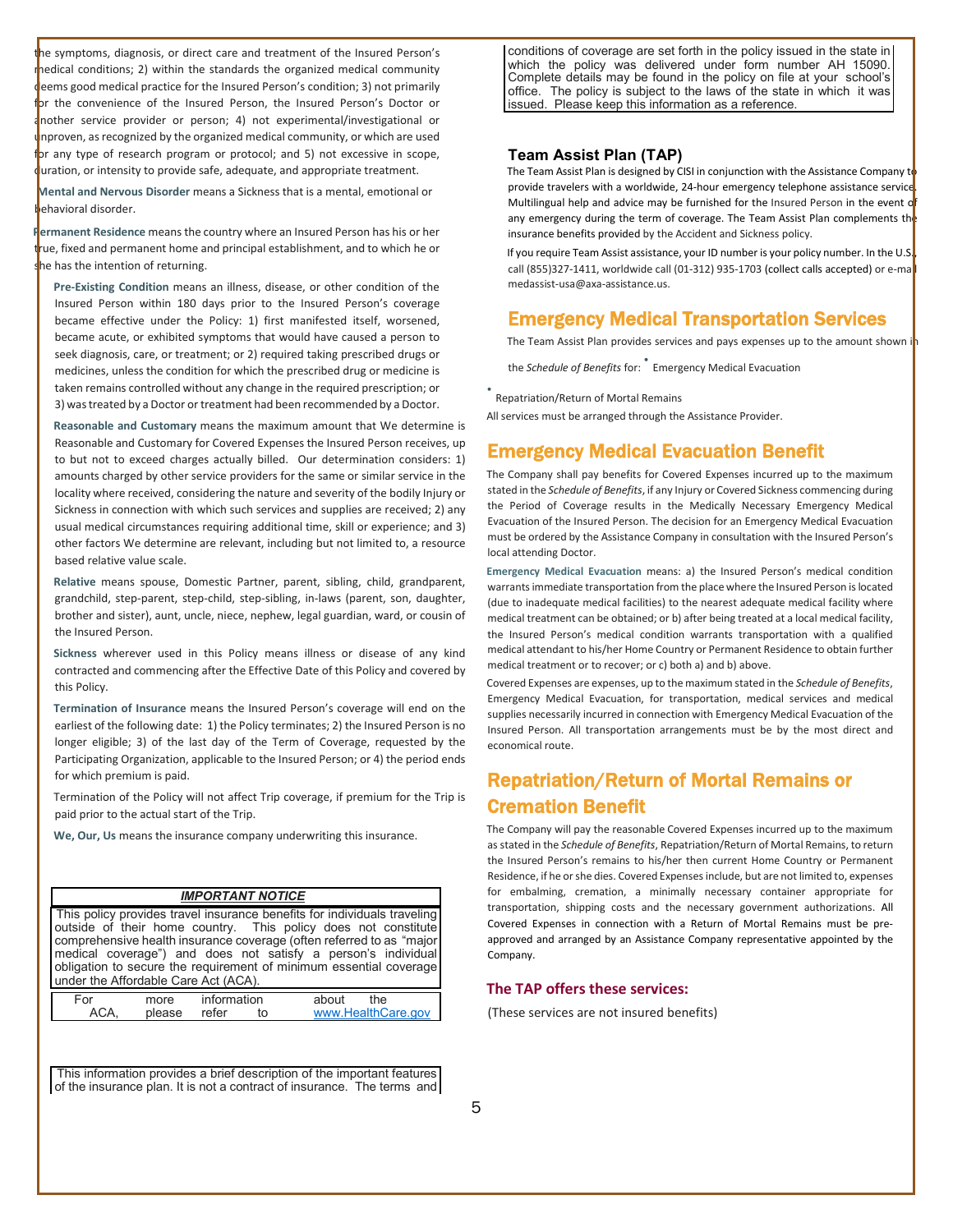# edical Assistance

OR DETAILS **Medical Referral** Referrals will be provided for doctors, hospitals, clinics or any other medical service provider requested by the Insured. Service is available 24 hours a day, <sub>v</sub>orldwide.

**Medical Monitoring** In the event the Insured is admitted to a foreign hospital, the P will coordinate communication between the Insured's own doctor and the ttending medical doctor or doctors. The AP will monitor the Insured's progress and pdate the family or the insurance company accordingly.

Prescription Drug Replacement/Shipment Assistance will be provided in replacing lost, misplaced, or forgotten medication by locating a supplier of the same medication r by arranging for shipment of the medication as soon as possible.

**E**mergency Message Transmittal The AP will forward an emergency message to and from a family member, friend or medical provider.

**Coverage Verification/Payment Assistance for Medical Expenses** The AP will provide erification of the Insured's medical insurance coverage when necessary to gain admittance to foreign hospitals, and if requested, and approved by the Insured's nsurance company, or with adequate credit guarantees as determined by the Insured, rovide a guarantee of payment to the treating facility.

# Travel Assistance

**Obtaining Emergency Cash** The AP will advise how to obtain or to send emergency funds world-wide.

**Traveler Check Replacement Assistance** The AP will assist in obtaining replacements for lost or stolen traveler checks from any company, i.e., Visa, Master Card, Cooks, American Express, etc., worldwide.

**Lost/Delayed Luggage Tracing** The AP will assist the Insured whose baggage is lost, stolen or delayed while traveling on a common carrier. The AP will advise the Insured of the proper reporting procedures and will help travelers maintain contact with the appropriate companies or authorities to help resolve the problem.

**Replacement of Lost or Stolen Airline Ticket** One telephone call to the provided 800 number will activate the AP's staff in obtaining a replacement ticket.

# Technical Assistance

**Credit Card/Passport/Important Document Replacement** The AP will assist in the replacement of any lost or stolen important document such as a credit card, passport, visa, medical record, etc. and have the documents delivered or picked up at the nearest embassy or consulate.

**Locating Legal Services** The AP will help the Insured contact a local attorney or the appropriate consular officer when an Insured is arrested or detained, is in an automobile accident, or otherwise needs legal help. The AP will maintain communications with the Insured, family, and business associates until legal counsel has been retained by or for the Insured.

**Assistance in Posting Bond/Bail** The AP will arrange for the bail bondsman to contact the Insured or to visit at the jail if incarcerated.

**Worldwide Inoculation Information** Information will be provided if requested by an Insured for all required inoculations relative to the area of the world being visited as well as any other pertinent medical information.

### **Security Evacuation (Comprehensive)**

Coverage (up to the amount shown in the Schedule of Benefits, Security Evacuation) is provided for security evacuations for specific Occurrences. To view the covered Occurrences and to download a detailed PDF of this brochure, please go to the following web page:

http://www.culturalinsurance.com/cisi\_forms.asp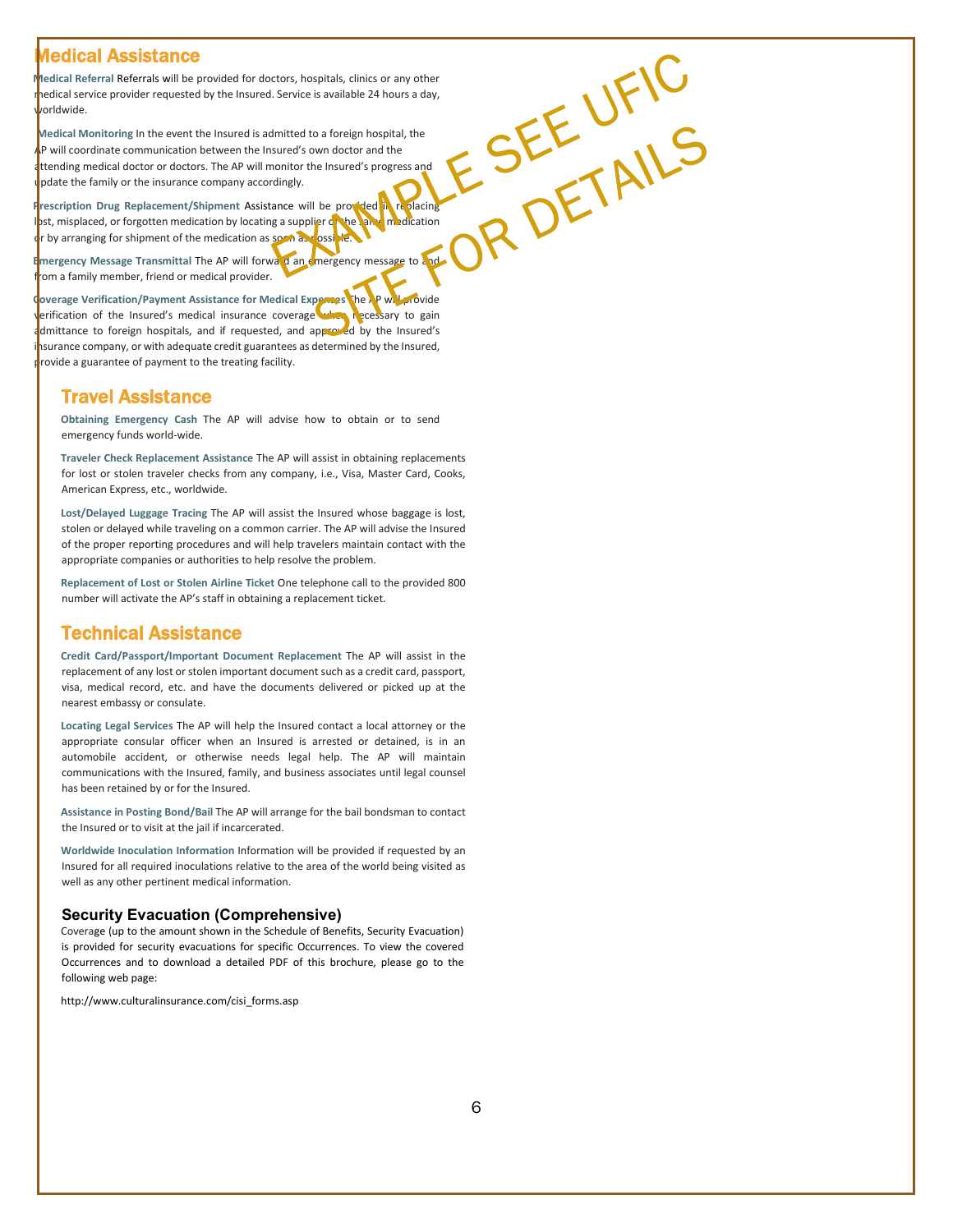## **Cultural Insurance Services International (CISI)** 1 High Ridge Park | Stamford, CT 06905

| Phone: 203-399-5130   Fax: 203-399-5596                                                                                                                                                                                                           |
|---------------------------------------------------------------------------------------------------------------------------------------------------------------------------------------------------------------------------------------------------|
|                                                                                                                                                                                                                                                   |
| claimhelp@mycisi.com • www.culturalinsurance.com<br><b>Cultural Insurance Services International – Claim Form</b>                                                                                                                                 |
| CIS<br>Program Name: University of Florida - Study Abroad Programs                                                                                                                                                                                |
| Policy Number: GLM N04983920                                                                                                                                                                                                                      |
| <b>CULTURAL INSURANCE</b><br><b>SERVICES INTERNATIONAL</b>                                                                                                                                                                                        |
| ▶ Participant ID Number (from the front of your insurance card):                                                                                                                                                                                  |
| Mailing Address: 1 High Ridge Park, Stamford, CT 06905   E-mail: claimhelp@mycisi.com   Fax: (203) 399-5596 For claim<br>submission questions, call (203) 399-5130, or e-mail <i>claimhelp@mycisi.com</i> Instructions:                           |
| 1. Fully complete and sign the medical claim form for each occurrence, indicating whether the Doctor/Hospital has been paid.                                                                                                                      |
| 2. Attach itemized bills for all amounts being claimed. *We recommend you provide us with a copy and keep the originals for yourself.                                                                                                             |
| 3. Approved reimbursements will be paid to the provider of the service unless otherwise indicated.                                                                                                                                                |
| 4. Submit claim form and attachments via mail, e-mail, or by fax (provided above).                                                                                                                                                                |
|                                                                                                                                                                                                                                                   |
| NAME AND CONTACT INFORMATION OF THE INSURED                                                                                                                                                                                                       |
|                                                                                                                                                                                                                                                   |
|                                                                                                                                                                                                                                                   |
| (month/day/year)                                                                                                                                                                                                                                  |
|                                                                                                                                                                                                                                                   |
| *Please indicate which is your home address: $\Box$ U.S. Address $\Box$ Address Abroad                                                                                                                                                            |
| U.S. Address:<br>apt/unit #<br>street address<br>zip code<br>citv<br>state                                                                                                                                                                        |
|                                                                                                                                                                                                                                                   |
| Address Abroad:                                                                                                                                                                                                                                   |
| Phone Number: The Communication of the Communication of the Communication of the Communication of the Communication of the Communication of the Communication of the Communication of the Communication of the Communication o<br>E-mail Address: |
|                                                                                                                                                                                                                                                   |
| F IF IN AN ACCIDENT                                                                                                                                                                                                                               |
| Date of Accident:                                                                                                                                                                                                                                 |
|                                                                                                                                                                                                                                                   |
| Description/Details of Injury (attach additional notes if necessary):                                                                                                                                                                             |
|                                                                                                                                                                                                                                                   |
|                                                                                                                                                                                                                                                   |
| $\triangleright$ IF SICKNESS/ILLNESS<br>Description of Sickness/Illness (attach additional notes if necessary): Description of Sickness/Illness (attach additional notes if necessary):                                                           |
|                                                                                                                                                                                                                                                   |
|                                                                                                                                                                                                                                                   |
| Have you had this Sickness/Illness before? $\Box$ YES $\Box$ NO If yes, when was the last occurrence and/or doctor/hospital visit?                                                                                                                |
|                                                                                                                                                                                                                                                   |
| REIMBURSEMENT<br>Have these doctor/hospital bills been paid by you? $\Box$ YES $\Box$ NO                                                                                                                                                          |
| If no, do you authorize payment to the provider of service for medical services claimed? $\Box$ YES $\Box$ NO                                                                                                                                     |
| If yes, any eligible reimbursements will be made in U.S currency (USD) via check. If you would like your eligible reimbursement in another currency                                                                                               |
| via wire transfer, please contact CISI at 203-399-5130 or claimhelp@mycisi.com for instructions.                                                                                                                                                  |
| Please note if you are submitting a claim for prescription medication, you must submit the prescription receipt. This will include your name, the name of                                                                                         |
| the prescribing physician, name of the medication, dosage, date and amount billed. Cash register receipts will not be considered for reimbursement.<br>FOR CLAIMS RELATED TO TRIP INTERRUPTION:                                                   |
| In order to claim monies back related to the Trip Interruption Benefit, you MUST provide us with the following:                                                                                                                                   |
| 7                                                                                                                                                                                                                                                 |
|                                                                                                                                                                                                                                                   |
|                                                                                                                                                                                                                                                   |